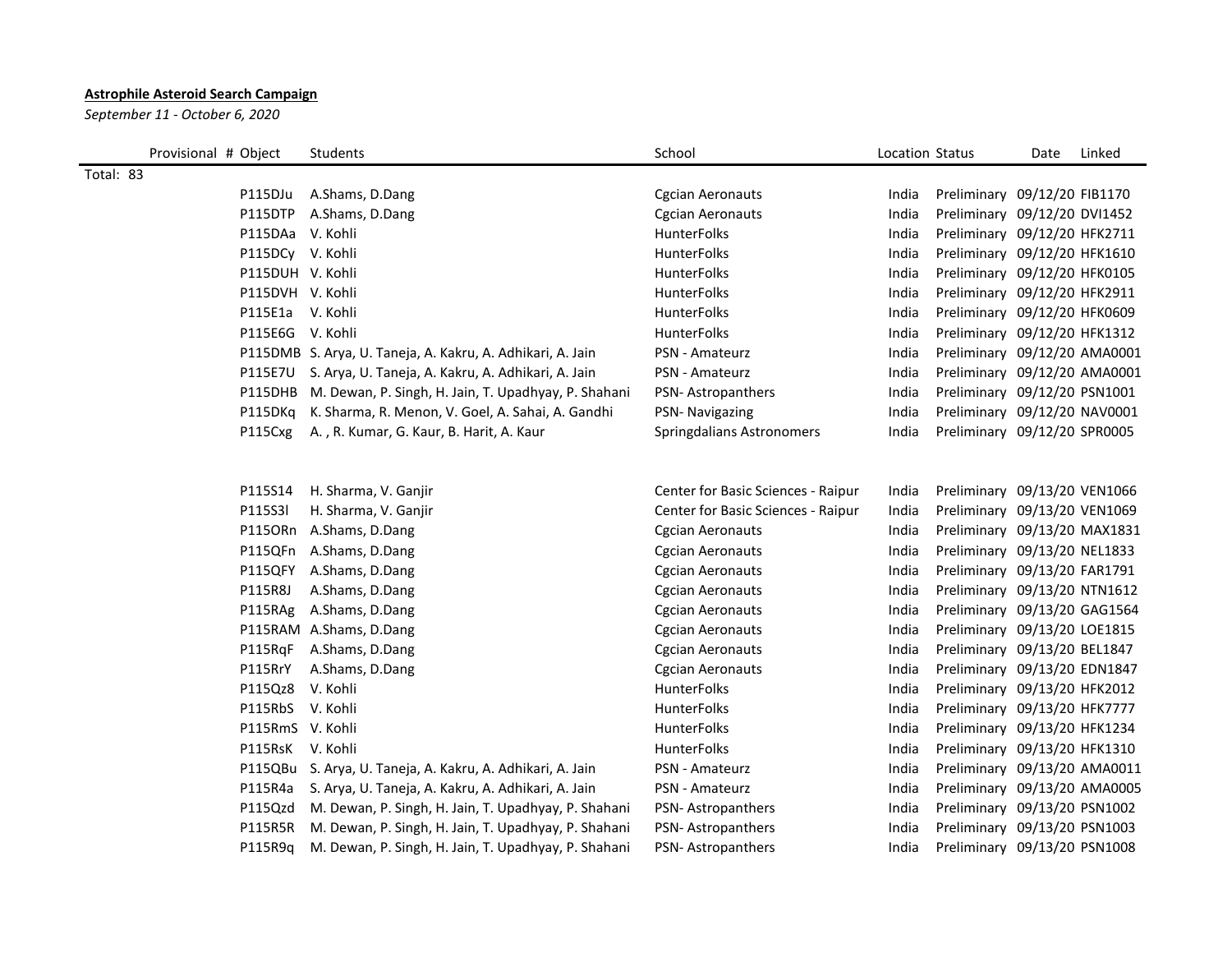| P115Rbq            | M. Dewan, P. Singh, H. Jain, T. Upadhyay, P. Shahani | PSN-Astropanthers                  | India          | Preliminary 09/13/20 PSN5007                                 |
|--------------------|------------------------------------------------------|------------------------------------|----------------|--------------------------------------------------------------|
| P115RoG            | K. Sharma, R. Menon, V. Goel, A. Sahai, A. Gandhi    | PSN- Navigazing                    | India          | Preliminary 09/13/20 NAV0004                                 |
|                    | P115ODm A., R. Kumar, G. Kaur, B. Harit, A. Kaur     | Springdalians Astronomers          | India          | Preliminary 09/13/20 SPS0028                                 |
| P115P3k            | A., R. Kumar, G. Kaur, B. Harit, A. Kaur             | Springdalians Astronomers          | India          | Preliminary 09/13/20 SPS0026                                 |
|                    | P115QWt A., R. Kumar, G. Kaur, B. Harit, A. Kaur     | Springdalians Astronomers          | India          | Preliminary 09/13/20 SPS0025                                 |
| P115QXf            | A., R. Kumar, G. Kaur, B. Harit, A. Kaur             | Springdalians Astronomers          | India          | Preliminary 09/13/20 SPS0011                                 |
| P115Rvj            | A., R. Kumar, G. Kaur, B. Harit, A. Kaur             | Springdalians Astronomers          | India          | Preliminary 09/13/20 SPS0020                                 |
|                    |                                                      |                                    |                |                                                              |
| P116i9T            | H. Sharma, V. Ganjir                                 | Center for Basic Sciences - Raipur | India          | Preliminary 09/16/20 VEN1070                                 |
|                    |                                                      |                                    |                |                                                              |
| P116iaO<br>P116iaZ | V. Ganjir                                            | Center for Basic Sciences - Raipur | India<br>India | Preliminary 09/16/20 BPG1062<br>Preliminary 09/16/20 CBS2006 |
|                    | H. Sharma, V. Ganjir                                 | Center for Basic Sciences - Raipur |                |                                                              |
| P116i9q            | A.Shams, D.Dang                                      | <b>Cgcian Aeronauts</b>            | India          | Preliminary 09/16/20 EIN1879                                 |
| P116pqy            | A.Shams, D.Dang                                      | Cgcian Aeronauts                   | India          | Preliminary 09/16/20 GOD1882                                 |
| P116i4k            | V. Kohli                                             | <b>HunterFolks</b>                 | India          | Preliminary 09/16/20 HFK2828                                 |
| P116i6e            | V. Kohli                                             | <b>HunterFolks</b>                 | India          | Preliminary 09/16/20 HFK3838                                 |
| P116i23            | S. Arya, U. Taneja, A. Kakru, A. Adhikari, A. Jain   | PSN - Amateurz                     | India          | Preliminary 09/16/20 AMA0016                                 |
| P116i3z            | S. Arya, U. Taneja, A. Kakru, A. Adhikari, A. Jain   | PSN - Amateurz                     | India          | Preliminary 09/16/20 AMA0017                                 |
| P116ibG            | S. Arya, U. Taneja, A. Kakru, A. Adhikari, A. Jain   | PSN - Amateurz                     | India          | Preliminary 09/16/20 AMA0015                                 |
| P116iel            | S. Arya, U. Taneja, A. Kakru, A. Adhikari, A. Jain   | PSN - Amateurz                     | India          | Preliminary 09/16/20 AMA0014                                 |
| P116i6Y            | M. Dewan, P. Singh, H. Jain, T. Upadhyay, P. Shahani | <b>PSN-Astropanthers</b>           | India          | Preliminary 09/16/20 PSN5031                                 |
| P116i3g            | K. Sharma, R. Menon, V. Goel, A. Sahai, A. Gandhi    | PSN- Navigazing                    | India          | Preliminary 09/16/20 NAV0007                                 |
| P116i6O            | K. Sharma, R. Menon, V. Goel, A. Sahai, A. Gandhi    | PSN- Navigazing                    | India          | Preliminary 09/16/20 NAV0008                                 |
| P116i18            | A., R. Kumar, G. Kaur, B. Harit, A. Kaur             | Springdalians Astronomers          | India          | Preliminary 09/16/20 SPS0098                                 |
| P116i5M            | A., R. Kumar, G. Kaur, B. Harit, A. Kaur             | Springdalians Astronomers          | India          | Preliminary 09/16/20 SPS0085                                 |
| P116ic8            | A., R. Kumar, G. Kaur, B. Harit, A. Kaur             | Springdalians Astronomers          | India          | Preliminary 09/16/20 SPS0099                                 |
|                    |                                                      |                                    |                |                                                              |
| P116s5j            | A.Shams, D.Dang                                      | <b>Cgcian Aeronauts</b>            | India          | Preliminary 09/17/20 CUE1867                                 |
| P116sdR            | A.Shams, D.Dang                                      | Cgcian Aeronauts                   | India          | Preliminary 09/17/20 HEZ1857                                 |
| P116sin            | A.Shams, D.Dang                                      | <b>Cgcian Aeronauts</b>            | India          | Preliminary 09/17/20 TES1850                                 |
| P116s2q            | V. Kohli                                             | HunterFolks                        | India          | Preliminary 09/17/20 HFK2121                                 |
| P116s6h            | V. Kohli                                             | HunterFolks                        | India          | Preliminary 09/17/20 HFK2222                                 |
| P116s7n            | V. Kohli                                             | HunterFolks                        | India          | Preliminary 09/17/20 HFK3883                                 |
| P116shN            | V. Kohli                                             | <b>HunterFolks</b>                 | India          | Preliminary 09/17/20 HFK3200                                 |
| P116spw            | V. Kohli                                             | HunterFolks                        | India          | Preliminary 09/17/20 HFK4949                                 |
| P116s9l            | S. Arya, U. Taneja, A. Kakru, A. Adhikari, A. Jain   | PSN - Amateurz                     | India          | Preliminary 09/17/20 AMA0021                                 |
| P116s8m            | M. Dewan, P. Singh, H. Jain, T. Upadhyay, P. Shahani | PSN-Astropanthers                  | India          | Preliminary 09/17/20 PSN5062                                 |
| P116sgd            | M. Dewan, P. Singh, H. Jain, T. Upadhyay, P. Shahani | PSN-Astropanthers                  | India          | Preliminary 09/17/20 PSN5053                                 |